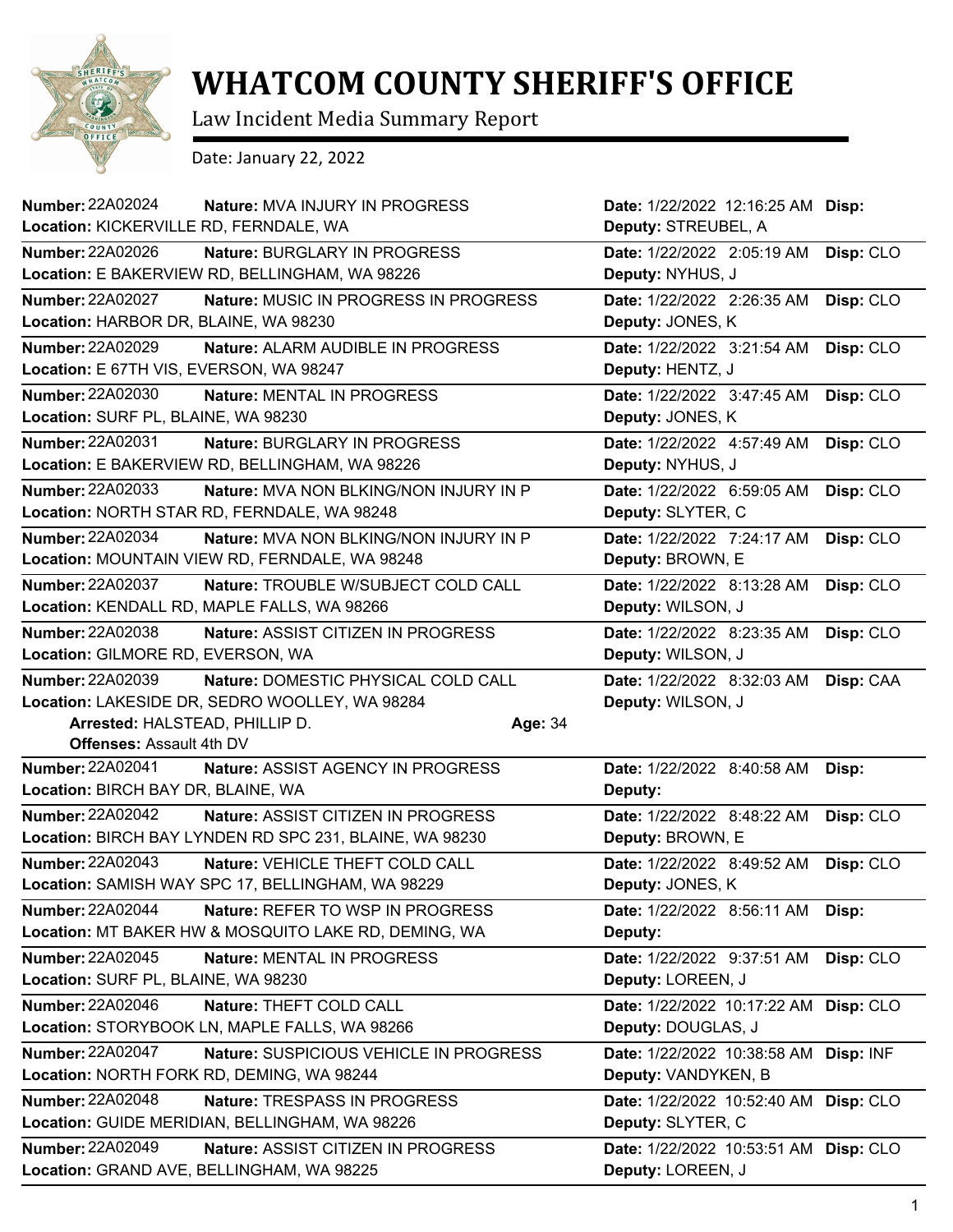| <b>Number: 22A02050</b>                                     | Nature: IMPOUND PRIVATE IN PROGRESS<br>Date: 1/22/2022 10:57:39 AM Disp:     |           |
|-------------------------------------------------------------|------------------------------------------------------------------------------|-----------|
| Location: OLD GUIDE RD, LYNDEN, WA                          | Deputy:                                                                      |           |
| <b>Number: 22A02051</b>                                     | Nature: IMPOUND PRIVATE IN PROGRESS<br>Date: 1/22/2022 10:59:47 AM Disp:     |           |
| Location: OLD GUIDE RD, LYNDEN, WA                          | Deputy:                                                                      |           |
| <b>Number: 22A02053</b>                                     | Nature: ALARM AUDIBLE IN PROGRESS<br>Date: 1/22/2022 11:48:51 AM Disp: CLO   |           |
| Location: VALLEY VIEW RD, CUSTER, WA 98240                  | Deputy: BROWN, E                                                             |           |
| <b>Number: 22A02054</b>                                     | Nature: WELFARE CHECK IN PROGRESS<br>Date: 1/22/2022 11:51:59 AM Disp: INF   |           |
| Location: NORTHWEST DR, FERNDALE, WA 98248                  | Deputy: SLYTER, C                                                            |           |
| Number: 22A02055                                            | Nature: ASSIST CITIZEN IN PROGRESS<br>Date: 1/22/2022 11:53:03 AM Disp:      |           |
| Location: SURF PL, BLAINE, WA                               | Deputy: JONES, D                                                             |           |
| <b>Number: 22A02056</b>                                     | Nature: NEIGHBORHOOD DISPUTE IN PROGRE<br>Date: 1/22/2022 11:53:46 AM Disp:  |           |
| Location: BIRCH BAY LYNDEN RD, BLAINE, WA                   | Deputy: JONES, D                                                             |           |
| <b>Number: 22A02057</b>                                     | Nature: ASSIST CITIZEN IN PROGRESS<br>Date: 1/22/2022 11:54:32 AM Disp:      |           |
| Location: NORTHWEST DR, FERNDALE, WA                        | Deputy:                                                                      |           |
| Number: 22A02059<br>Nature: MENTAL IN PROGRESS              | Date: 1/22/2022 12:21:33 PM Disp: CLO                                        |           |
| Location: SURF PL, BLAINE, WA 98230                         | Deputy: LOREEN, J                                                            |           |
| Number: 22A02060                                            | Nature: ASSIST CITIZEN IN PROGRESS<br>Date: 1/22/2022 12:22:51 PM Disp: CAA  |           |
| Location: PACIFIC HWY, BELLINGHAM, WA 98226                 | Deputy: SLYTER, C                                                            |           |
| Arrested: MERCADO, ALEX D.                                  | Age: 20                                                                      |           |
| <b>Offenses: Fraud, Counterfeit Forgery</b>                 |                                                                              |           |
| Number: 22A02061                                            | <b>Nature: REFER TO WSP IN PROGRESS</b><br>Date: 1/22/2022 12:43:34 PM Disp: |           |
| Location: SAND RD & MT BAKER HW, BELLINGHAM, WA             | Deputy:                                                                      |           |
| Number: 22A02062                                            | Nature: VEHICLE PROWL IN PROGRESS<br>Date: 1/22/2022 12:59:19 PM Disp: CLO   |           |
| Location: MERIDIAN ST, BELLINGHAM, WA 98226                 | Deputy: JAMES, J                                                             |           |
| Number: 22A02063<br>Nature: TRESPASS IN PROGRESS            | Date: 1/22/2022 1:06:36 PM                                                   |           |
|                                                             |                                                                              | Disp:     |
| Location: NORTHWEST DR, BELLINGHAM, WA                      | Deputy: LOREEN, J                                                            |           |
| Number: 22A02064<br>Nature: WATCH FOR IN PROGRESS           | Date: 1/22/2022 1:14:57 PM                                                   | Disp:     |
| Location: MT BAKER HW, DEMING, WA                           | Deputy:                                                                      |           |
| Number: 22A02065                                            | Nature: ASSIST AGENCY IN PROGRESS<br>Date: 1/22/2022 1:22:50 PM              | Disp: CLO |
| Location: MOSQUITO LAKE RD & MT BAKER HWY, DEMING, WA 98244 | Deputy: VANDYKEN, B                                                          |           |
| Number: 22A02066                                            | Nature: REFER TO WSP IN PROGRESS<br>Date: 1/22/2022 2:04:32 PM               | Disp:     |
| Location: MT BAKER HW, EVERSON, WA                          | Deputy:                                                                      |           |
| Number: 22A02067                                            | Nature: PROPERTY FOUND IN PROGRESS<br>Date: 1/22/2022 2:11:55 PM             | Disp: CLO |
| Location: NIELSEN AVE, FERNDALE, WA 98248                   | Deputy: SLYTER, C                                                            |           |
| Number: 22A02068                                            | Nature: PROPERTY FOUND IN PROGRESS<br>Date: 1/22/2022 2:19:38 PM             | Disp: ACT |
| Location: WOODLYN RD & W POLE RD, FERNDALE, WA 98248        | Deputy: BROWN, E                                                             |           |
| Number: 22A02069<br>Nature: LITTERING IN PROGRESS           | Date: 1/22/2022 2:29:59 PM                                                   | Disp:     |
| Location: VALLEY VIEW RD, CUSTER, WA                        | Deputy: JONES, D                                                             |           |
| Number: 22A02070                                            | Nature: ASSIST CITIZEN IN PROGRESS<br>Date: 1/22/2022 2:31:12 PM             | Disp:     |
| Location: STARFISH LN, BLAINE, WA                           | Deputy: JONES, D                                                             |           |
| Number: 22A02071                                            | Nature: ASSIST CITIZEN IN PROGRESS<br>Date: 1/22/2022 2:34:12 PM             | Disp: CLO |
| Location: CAMP 2 RD & ALGER CCC RD, SEDRO WOOLLEY, WA 98284 | Deputy: CONLEE, Z                                                            |           |
| Number: 22A02072                                            | Nature: LANDLORD TENANT DISPUTE COLD C<br>Date: 1/22/2022 2:50:20 PM         | Disp: CLO |
| Location: LATTIMORE RD, FERNDALE, WA 98248                  | Deputy: JAMES, J                                                             |           |
| Number: 22A02073                                            | Nature: DOMESTIC VERBAL IN PROGRESS<br>Date: 1/22/2022 2:58:36 PM            | Disp: CLO |
| Location: HARBOR VIEW DR, BELLINGHAM, WA 98229              | Deputy: CONLEE, Z                                                            |           |
| Number: 22A02074<br>Nature: TRESPASS IN PROGRESS            | Date: 1/22/2022 3:08:12 PM                                                   | Disp:     |